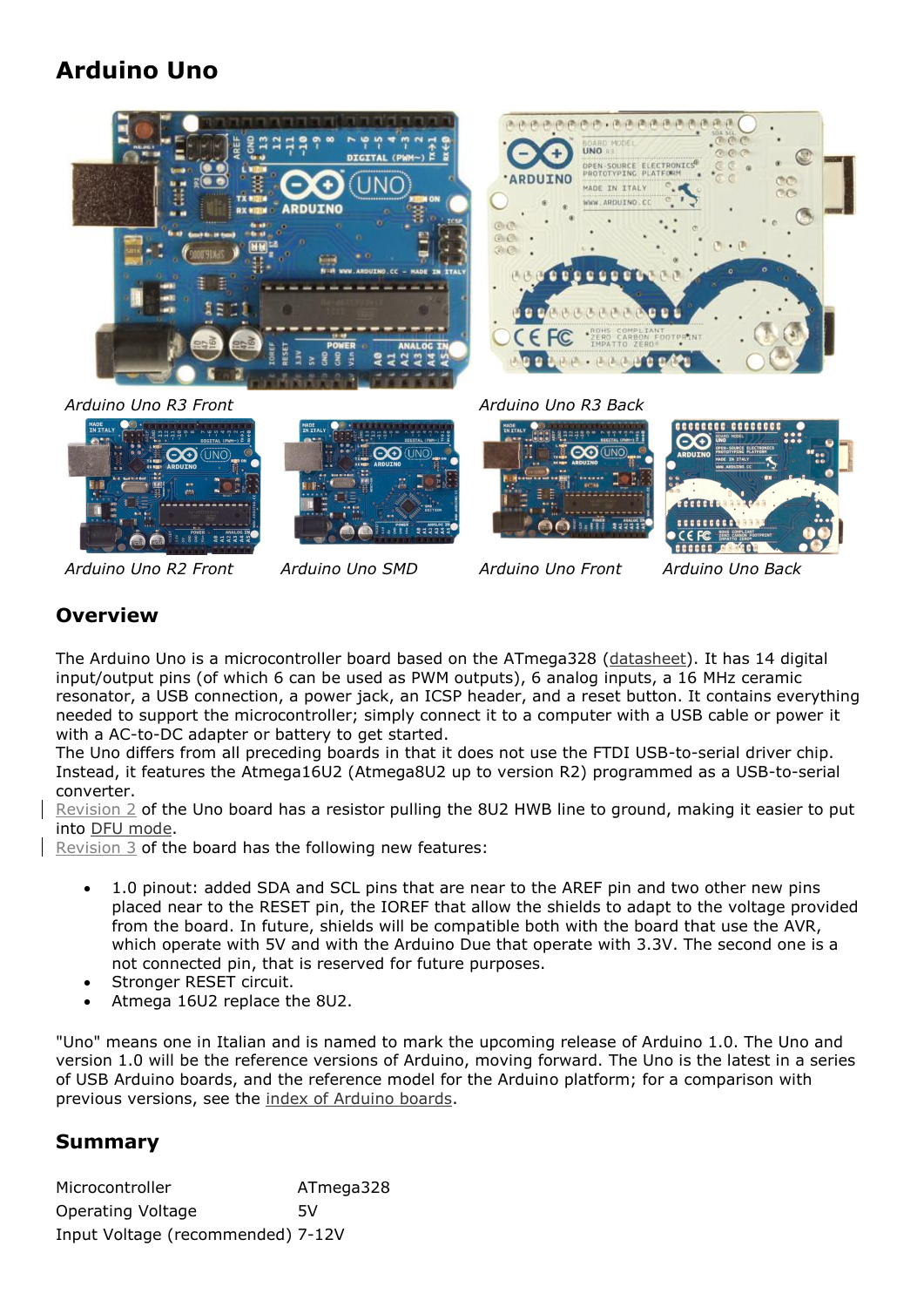| $6 - 20V$                                            |
|------------------------------------------------------|
| 14 (of which 6 provide PWM output)                   |
| 6                                                    |
| 40 mA                                                |
| 50 mA                                                |
| 32 KB (ATmega328) of which 0.5 KB used by bootloader |
| 2 KB (ATmega328)                                     |
| 1 KB (ATmega328)                                     |
| 16 MHz                                               |
|                                                      |

#### **Schematic & Reference Design**

EAGLE files: [arduino-uno-Rev3-reference-design.zip](http://arduino.cc/en/uploads/Main/arduino_Uno_Rev3-02-TH.zip) (NOTE: works with Eagle 6.0 and newer) Schematic: [arduino-uno-Rev3-schematic.pdf](http://arduino.cc/en/uploads/Main/Arduino_Uno_Rev3-schematic.pdf)

**Note:** The Arduino reference design can use an Atmega8, 168, or 328, Current models use an ATmega328, but an Atmega8 is shown in the schematic for reference. The pin configuration is identical on all three processors.

#### **Power**

The Arduino Uno can be powered via the USB connection or with an external power supply. The power source is selected automatically.

External (non-USB) power can come either from an AC-to-DC adapter (wall-wart) or battery. The adapter can be connected by plugging a 2.1mm center-positive plug into the board's power jack. Leads from a battery can be inserted in the Gnd and Vin pin headers of the POWER connector. The board can operate on an external supply of 6 to 20 volts. If supplied with less than 7V, however, the 5V pin may supply less than five volts and the board may be unstable. If using more than 12V, the voltage regulator may overheat and damage the board. The recommended range is 7 to 12 volts. The power pins are as follows:

- **VIN.** The input voltage to the Arduino board when it's using an external power source (as opposed to 5 volts from the USB connection or other regulated power source). You can supply voltage through this pin, or, if supplying voltage via the power jack, access it through this pin.
- **5V.**This pin outputs a regulated 5V from the regulator on the board. The board can be supplied with power either from the DC power jack (7 - 12V), the USB connector (5V), or the VIN pin of the board (7-12V). Supplying voltage via the 5V or 3.3V pins bypasses the regulator, and can damage your board. We don't advise it.
- **3V3.** A 3.3 volt supply generated by the on-board regulator. Maximum current draw is 50 mA.
- **GND.** Ground pins.

### **Memory**

The ATmega328 has 32 KB (with 0.5 KB used for the bootloader). It also has 2 KB of SRAM and 1 KB of EEPROM (which can be read and written with the [EEPROM library\)](http://www.arduino.cc/en/Reference/EEPROM).

### **Input and Output**

Each of the 14 digital pins on the Uno can be used as an input or output, using [pinMode\(\),](http://arduino.cc/en/Reference/PinMode) [digitalWrite\(\),](http://arduino.cc/en/Reference/DigitalWrite) and [digitalRead\(\)](http://arduino.cc/en/Reference/DigitalRead) functions. They operate at 5 volts. Each pin can provide or receive a maximum of 40 mA and has an internal pull-up resistor (disconnected by default) of 20-50 kOhms. In addition, some pins have specialized functions:

- **Serial: 0 (RX) and 1 (TX).** Used to receive (RX) and transmit (TX) TTL serial data. These pins are connected to the corresponding pins of the ATmega8U2 USB-to-TTL Serial chip.
- **External Interrupts: 2 and 3.** These pins can be configured to trigger an interrupt on a low value, a rising or falling edge, or a change in value. See the [attachInterrupt\(\)](http://arduino.cc/en/Reference/AttachInterrupt) function for details.
- **PWM: 3, 5, 6, 9, 10, and 11.** Provide 8-bit PWM output with the analog Write() function.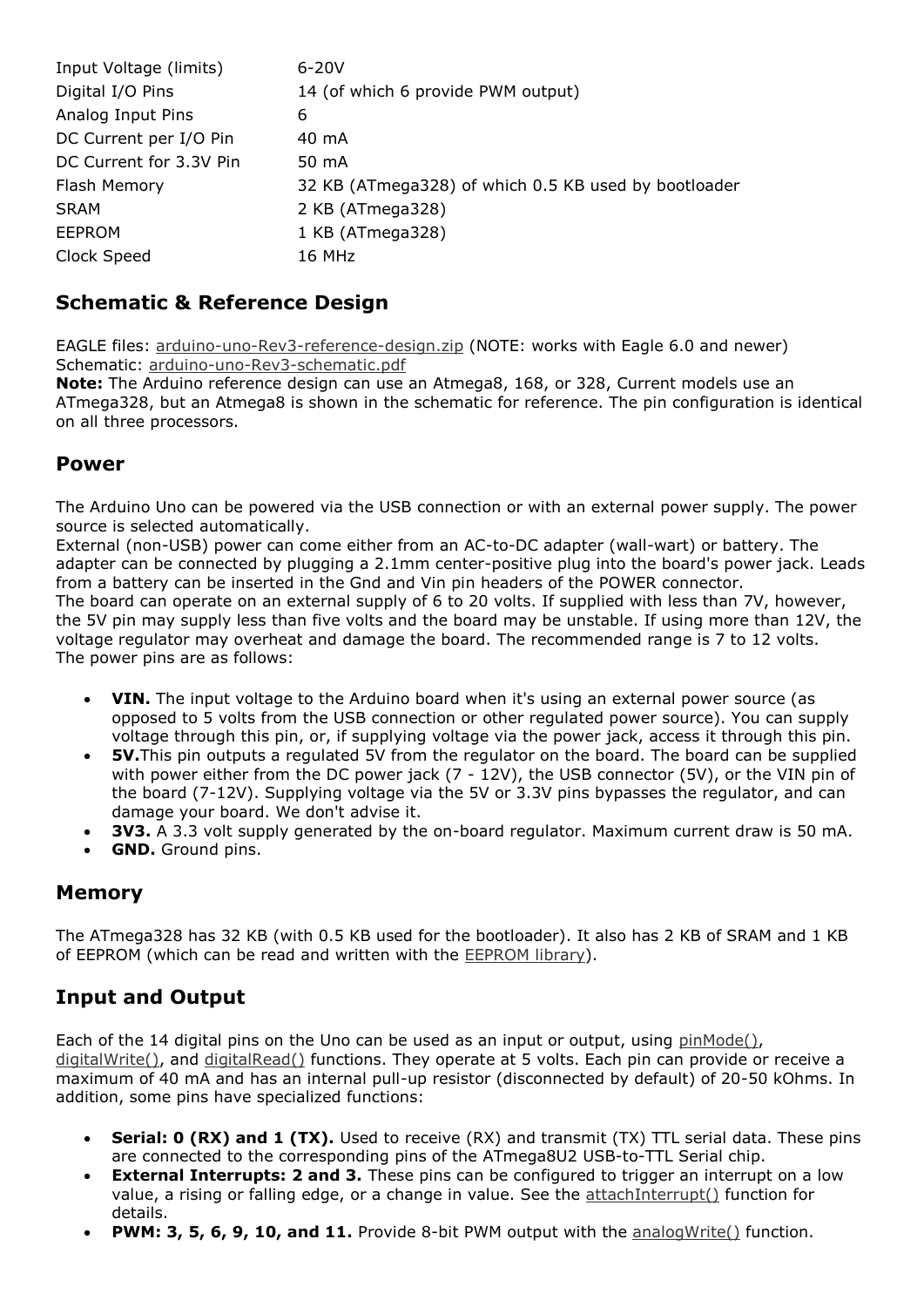- **SPI: 10 (SS), 11 (MOSI), 12 (MISO), 13 (SCK).** These pins support SPI communication using the [SPI library.](http://arduino.cc/en/Reference/SPI)
- **LED: 13.** There is a built-in LED connected to digital pin 13. When the pin is HIGH value, the LED is on, when the pin is LOW, it's off.

The Uno has 6 analog inputs, labeled A0 through A5, each of which provide 10 bits of resolution (i.e. 1024 different values). By default they measure from ground to 5 volts, though is it possible to change the upper end of their range using the AREF pin and the [analogReference\(](http://arduino.cc/en/Reference/AnalogReference)) function. Additionally, some pins have specialized functionality:

**TWI: A4 or SDA pin and A5 or SCL pin.** Support TWI communication using the [Wire library.](http://arduino.cc/en/Reference/Wire)

There are a couple of other pins on the board:

- **AREF.** Reference voltage for the analog inputs. Used with [analogReference\(](http://arduino.cc/en/Reference/AnalogReference)).
- **Reset.** Bring this line LOW to reset the microcontroller. Typically used to add a reset button to shields which block the one on the board.

See also the [mapping between Arduino pins and ATmega328 ports.](http://arduino.cc/en/Hacking/PinMapping168) The mapping for the Atmega8, 168, and 328 is identical.

#### **Communication**

The Arduino Uno has a number of facilities for communicating with a computer, another Arduino, or other microcontrollers. The ATmega328 provides UART TTL (5V) serial communication, which is available on digital pins 0 (RX) and 1 (TX). An ATmega16U2 on the board channels this serial communication over USB and appears as a virtual com port to software on the computer. The '16U2 firmware uses the standard USB COM drivers, and no external driver is needed. However, on Windows, [a .inf file is required.](http://arduino.cc/en/Guide/Windows#toc4) The Arduino software includes a serial monitor which allows simple textual data to be sent to and from the Arduino board. The RX and TX LEDs on the board will flash when data is being transmitted via the USB-to-serial chip and USB connection to the computer (but not for serial communication on pins 0 and 1).

A [SoftwareSerial library](http://www.arduino.cc/en/Reference/SoftwareSerial) allows for serial communication on any of the Uno's digital pins. The ATmega328 also supports I2C (TWI) and SPI communication. The Arduino software includes a Wire library to simplify use of the I2C bus; see the [documentation](http://arduino.cc/en/Reference/Wire) for details. For SPI communication, use the [SPI library.](http://arduino.cc/en/Reference/SPI)

### **Programming**

The Arduino Uno can be programmed with the Arduino software [\(download\)](http://arduino.cc/en/Main/Software). Select "Arduino Uno from the **Tools > Board** menu (according to the microcontroller on your board). For details, see the [reference](http://arduino.cc/en/Reference/HomePage) and [tutorials.](http://arduino.cc/en/Tutorial/HomePage)

The ATmega328 on the Arduino Uno comes preburned with a [bootloader](http://arduino.cc/en/Tutorial/Bootloader) that allows you to upload new code to it without the use of an external hardware programmer. It communicates using the original STK500 protocol [\(reference,](http://www.atmel.com/dyn/resources/prod_documents/doc2525.pdf) [C header files\)](http://www.atmel.com/dyn/resources/prod_documents/avr061.zip).

You can also bypass the bootloader and program the microcontroller through the ICSP (In-Circuit Serial Programming) header; see [these instructions](http://arduino.cc/en/Hacking/Programmer) for details.

The ATmega16U2 (or 8U2 in the rev1 and rev2 boards) firmware source code is available . The ATmega16U2/8U2 is loaded with a DFU bootloader, which can be activated by:

- On Rev1 boards: connecting the solder jumper on the back of the board (near the map of Italy) and then resetting the 8U2.
- On Rev2 or later boards: there is a resistor that pulling the 8U2/16U2 HWB line to ground, making it easier to put into DFU mode.

You can then use [Atmel's FLIP software](http://www.atmel.com/dyn/products/tools_card.asp?tool_id=3886) (Windows) or the [DFU programmer](http://dfu-programmer.sourceforge.net/) (Mac OS X and Linux) to load a new firmware. Or you can use the ISP header with an external programmer (overwriting the DFU bootloader). See [this user-contributed tutorial](http://www.arduino.cc/cgi-bin/yabb2/YaBB.pl?num=1285962838) for more information.

## **Automatic (Software) Reset**